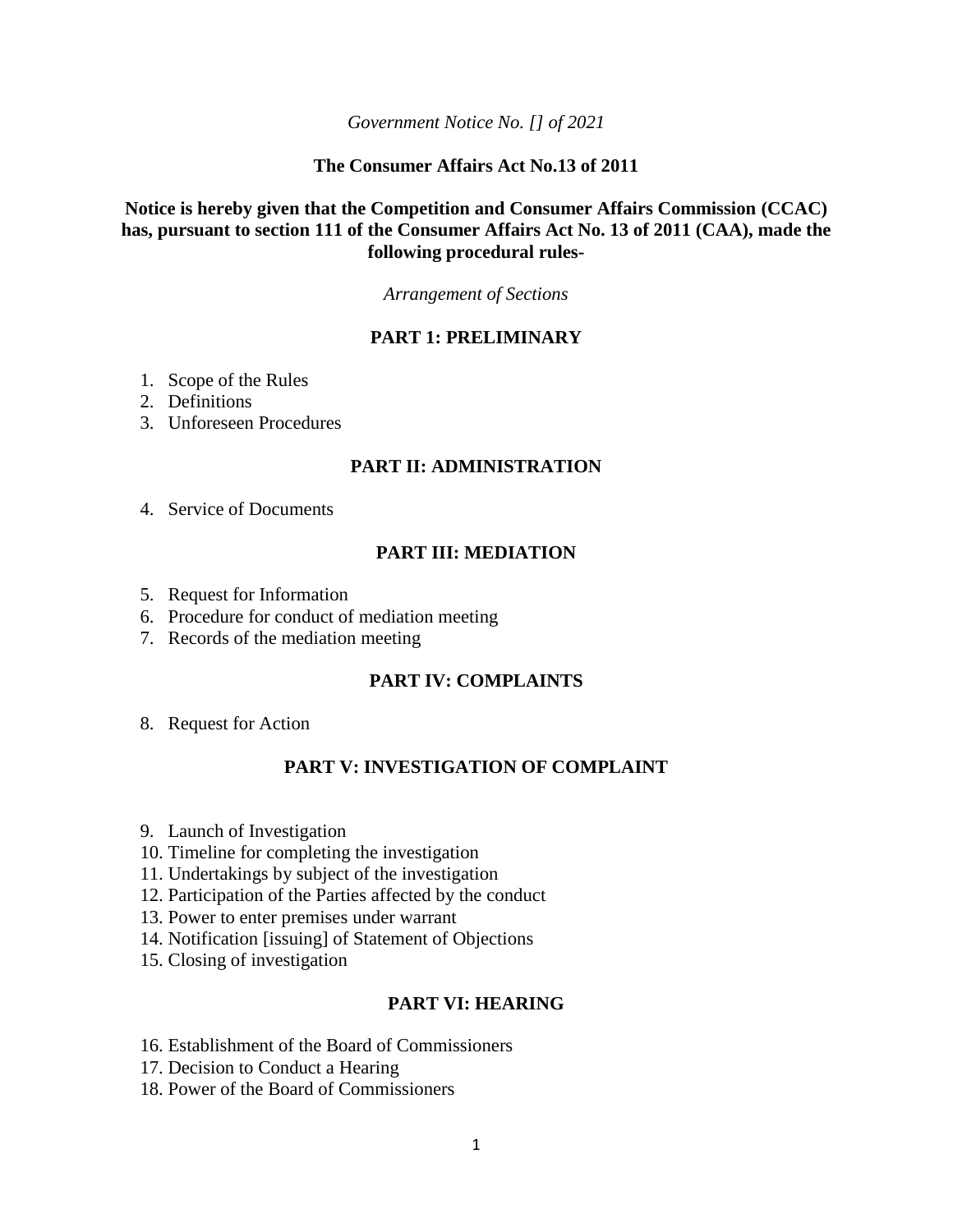- 19. Presentation of the Case to the Board of Commissioners
- 20. Access to file
- 21. Summary Proceedings
- 22. Taking of Evidence and Witnesses
- 23. Adjournment of the Hearing
- 24. Continuation of the proceedings after Death or Insolvency of a party
- 25. Joiner of Complaints or Respondents
- 26. Miscellaneous Provisions With Regard to a Hearing

# **PART VII: EXPERT OPINIONS AND TECHNICAL REPORTS**

- 27. Use of Experts by the Commission
- 28. Notification of use of Experts by other Parties

## **PART VIII: DETERMINATION OF COMPLAINT**

- 29. Decision
- 30. Decisions related to industries regulated by the Public Utilities Commission
- 31. Matters for the attention of the Director of Public Prosecutions

## **PART IX: CIRCULATION AND APPEAL OF DECISION**

- 32. Circulation of the Commission's final decision
- 33. Appeal of the Decision

## **PART X: CONFLICTS OF INTEREST**

34. Code of Conduct

## **PART XI: MISCELLANEOUS**

35. Final provisions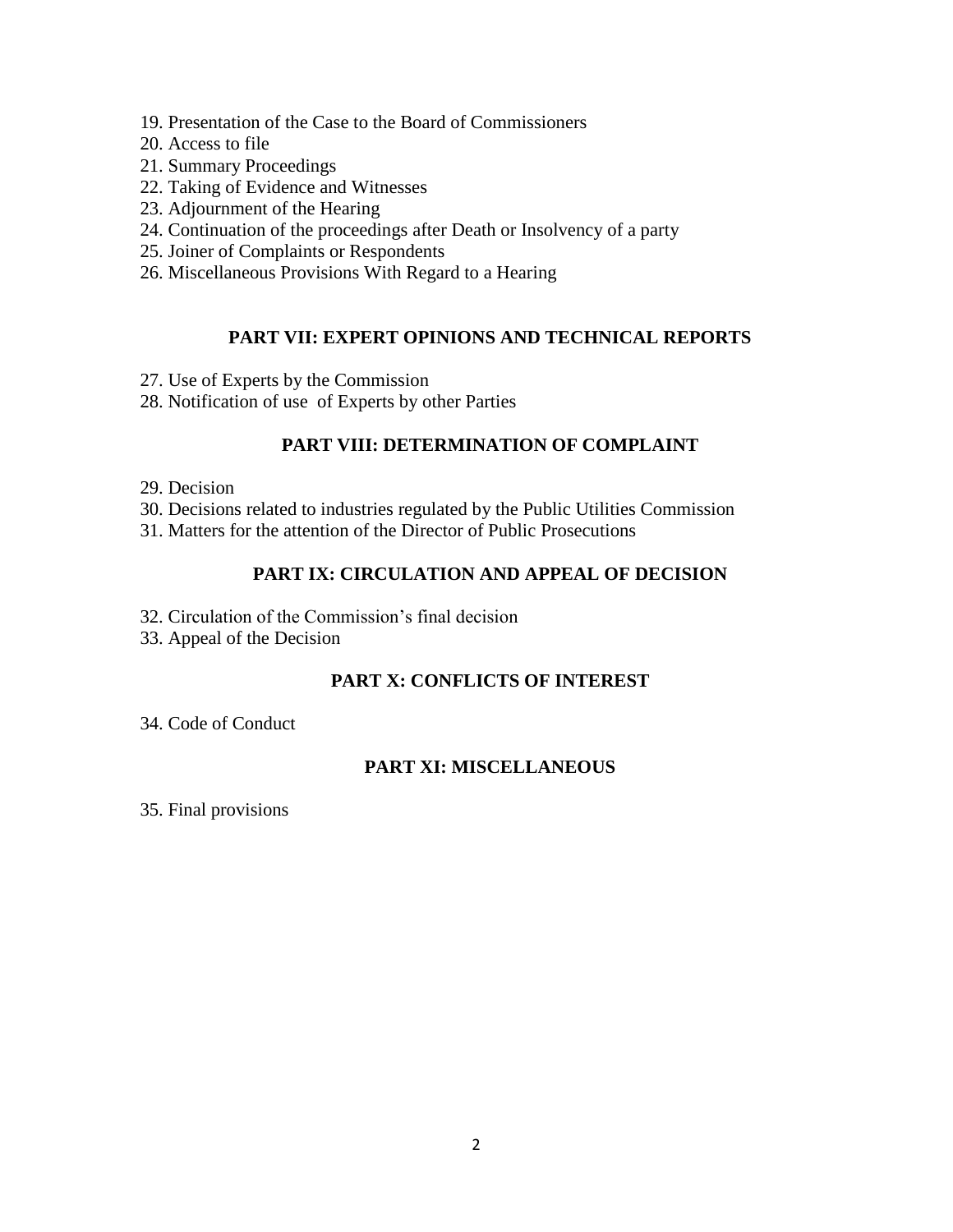#### **GUYANA**

### **THE COMPETITION AND CONSUMER AFFAIRS COMMISSION CONSUMER AFFAIRS ACT NO. 13 OF 2011 RULES OF PROCEDURES (2022) PREAMBLE**

In exercise of the powers conferred on it in Part XIV, section 111 of the Consumer Affairs Act 2011 (CAA) and with the approval of the Minister, the Competition and Consumer Affairs Commission hereby adopts the following rules. These rules of procedure are meant to supplement the substantive procedures established by the Act and in the event of any conflict between these rules and the Act, the relevant provision(s) of the Act will prevail.

#### **PART 1: PRELIMINARY**

#### **1. Scope of the Rules**

- 1) Suppliers of goods and services operating in the Guyanese market are expected to act in a diligent and fair manner when dealing with consumers. In particular they are required to respect consumers' rights prescribed in the Consumer Affairs Act 2011.
- 2) In case of an alleged breach of the Consumer Affairs Act 2011, the Competition and Consumer Affairs Commission will first endeavor to eliminate the violation in a consensual manner through dialogue with the supplier, requesting voluntary compliance with the Act.
- 3) If consensual conformity with the Act cannot be obtained or the alleged law infringement causes or is likely to cause significant harm to consumers, the Commission shall conduct a full investigation of the practices allegedly infringing the Act.
- 4) The Commission shall intervene in order to remedy any infringement, impose the appropriate remedies and in case apply for compensation, damages and any other remedies to the Court, pursuant to Section 96 of the Act.

5. This Regulation shall apply to all proceedings carried out by the Commission relating to alleged infringements of the Act.

**2. Definitions** - Except where these Rules otherwise provide, terms used in the Act which are also used in these Rules will have the same definition as in the Act. In these Rules unless the context otherwise requires the following words have the meanings ascribed to them -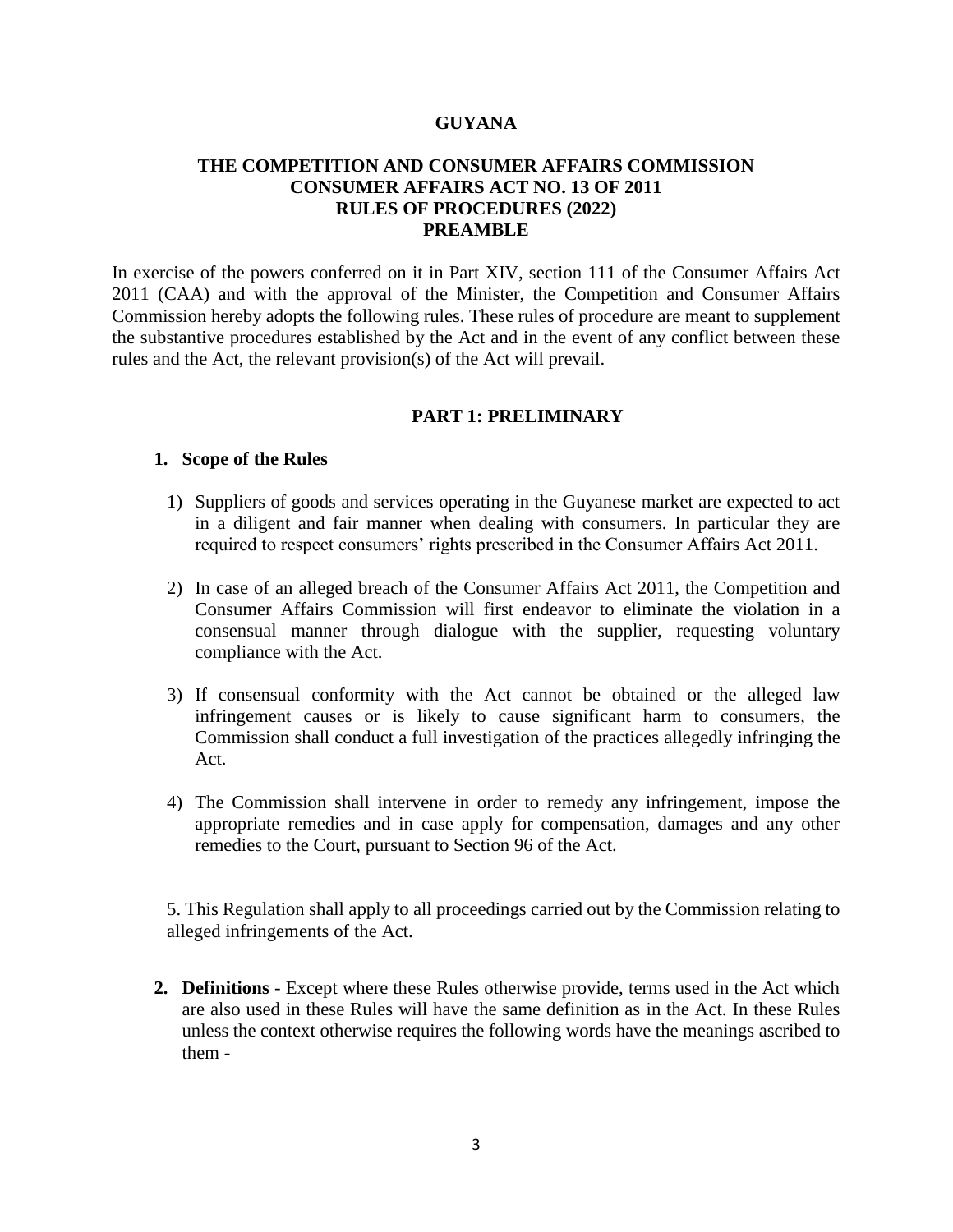"*Act***"** is the Consumer Affairs Act 2011;

**"***The Board of Commissioners***"** means the appointed Board of Commissioners in the matter pursuant to section 1 (1) of the First Schedule of the Competition and Fair Trading Act 2006.

**"***Case file***"** means the set of docum*e*nts which form part of the Commission's official record in any proceeding.

**"***Case Officer***"** is the Commission Secretariat Officer appointed by the Consumer Affairs Officer listed in the Schedule to the Consumer Affairs Act responsible to manage the investigation of a given case;

**"***Commission***"** is the Competition and Consumer Affairs Commission referred to in section 4 of the Act;

**"***Commission Secretariat***"** is the Commission support staff referred to in the Fist Schedule of the Act which is headed by the Director and which includes the Competition Policy Officer, the Consumer Affairs Officer and such other officers and employees as may be necessary to carry out the purposes of the Act and the Competition and Fair Trading Act 2006.

**"***Consumer***"** in relation to –

- (i) any goods, means a person who acquires or wishes to acquire goods for that person's or another person's private consumption;
- (ii) any services, means a person who wishes to be provided with services other than for the purpose of a business of that person; and
- (iii) any industry, means a consumer of goods or services supplied by providers in that industry.

**"***Court***"** means the High Court.

**"***Director***"** is the Director of the Commission referred to in Schedule 1 of the Act in charge of the Commission Secretariat.

**"***Public Utilities Commission***"** has the meaning given to it by section 4 of the Public Utilities Commission Act 1999;

**"***Proceeding***"** means the investigation of alleged infringements of Parts IV, V, VI, VII, VIII, XII and XIV of the Act which cannot be solved by the Commission through informal guidance to the involved suppliers or which involve serious or repeated violations of the Act. Proceedings start with the adoption by the Commission of a Start of Proceeding Notice to be transmitted to the involved parties stating the facts of the case and the initial assessment which led the Commission to start the proceeding.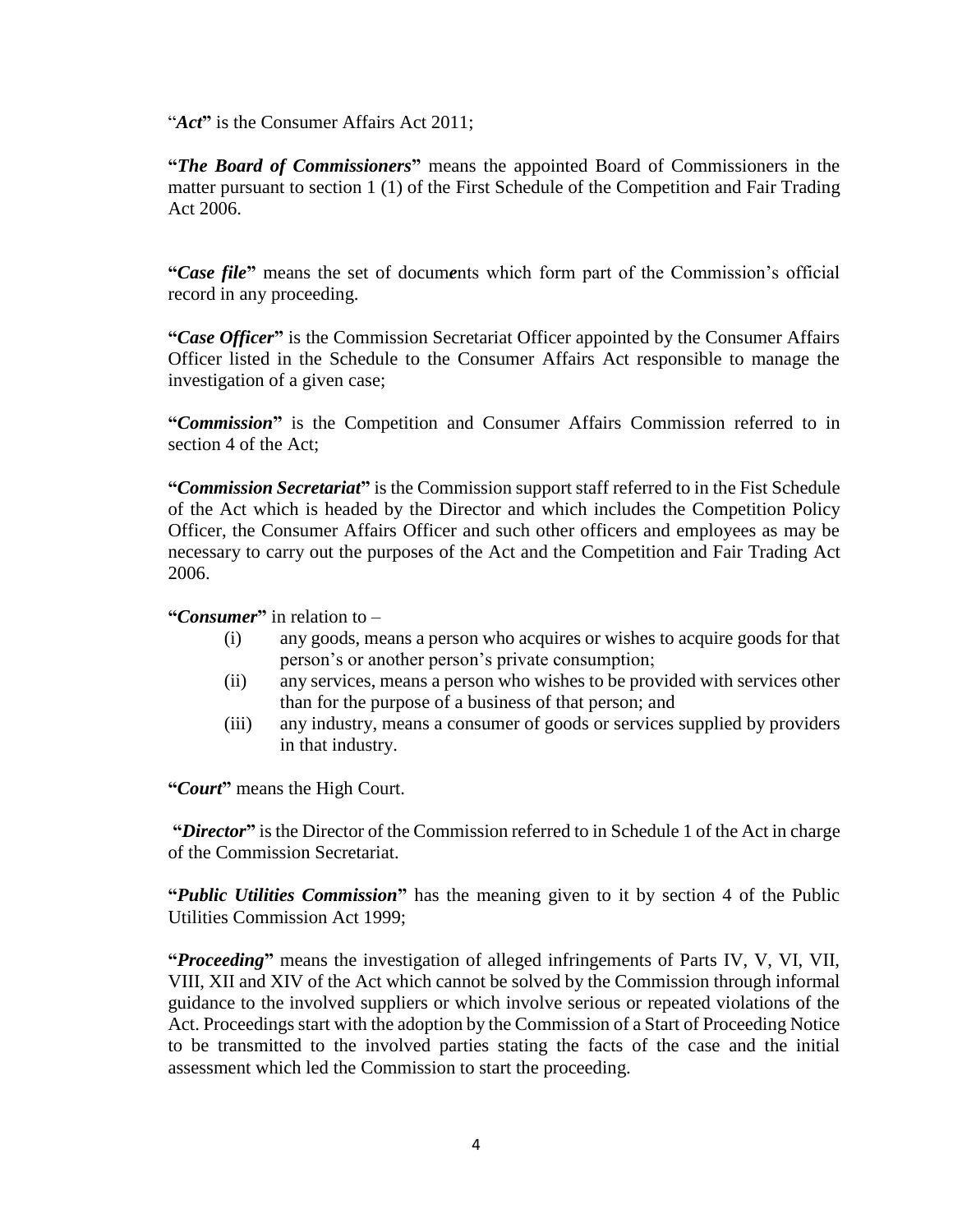**"***Alleged serious violations of the Act***"** means alleged infringements of the Act which cause or may cause significant harm to consumers.

### **"***Supplier***"** in relation to –

- (i) goods, means a person who sells goods, and
- (ii) services, means a person who provides services.

## **"***Parties affected by the conduct forming the subject matter of the investigation***"** means:

- a) Consumers or associations of consumers that are directly or indirectly harmed by the involved conduct;
- b) Suppliers suffering unfair competition from the conduct".

**"***Service***"** means the delivery of documents relating to any investigation to a person or to that person's authorized representative and providing proof of service by means of a certificate of service issued by the Commission Secretariat.

#### **3. Unforeseen Procedures**

1) The Commission may identify appropriate procedures for unforeseen circumstances which were not envisaged in this regulation subject to Ministerial approval.

## **PART II – ADMINISTRATION**

#### **4. Service of documents**

- 1) Service may be made by:
	- (a) hand delivery;
	- (b) courier service;
	- (c) ordinary or registered mail;
	- (d) facsimile delivery;
	- (e) e-mail copy supported by submission of original documents; or
	- (f) any other means directed by the Commission Secretariat.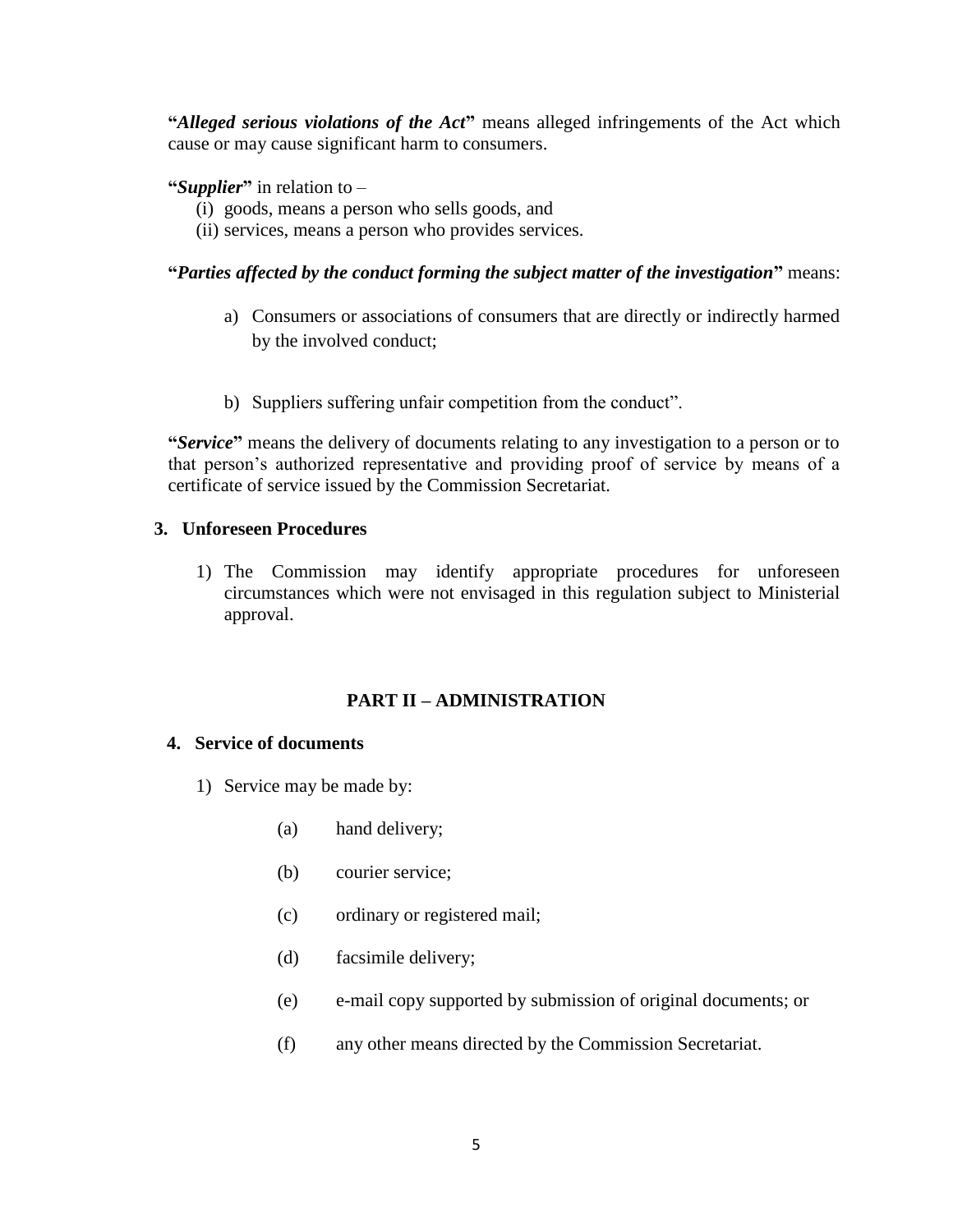- 2) Every document filed shall contain:
	- i. an address for service;
	- ii. a facsimile number for service; and
	- iii. an e-mail address for service (if any).
- 3) A party who changes his address for service shall immediately notify the Commission Secretariat of the change.
- 4) A document is regarded as having been served when it is sent to the original address before any notice of change of address for service has been received by the Commission Secretariat.
- 5) (a) Any document requiring service shall be served by the Commission Secretariat in such manner as is reasonable in all the circumstances; or
	- (b) any means as may be directed by the Commission Secretariat.
- 6) Where an oral hearing is in progress, service may also be made by:

(a) providing the document to the parties present at the hearing and serving the document on any other party who is not present; or

- (b) any other means directed by the Commission Secretariat.
- 7) Where service is made by facsimile transmission or e-mail, the document shall include a cover page indicating the:

(a) name, postal and e-mail addresses, and telephone, and facsimile numbers of the sender;

- (b) name of the person to be served;
- (c) date and time the document is transmitted (to the extent that this is not provided automatically by the transmission system);
- (d) total number of pages transmitted including the cover page;

(e) telephone and facsimile access numbers or e-mail address from which the document is transmitted; and

(f) name and telephone number of a person to contact if any problem arises with the transmission.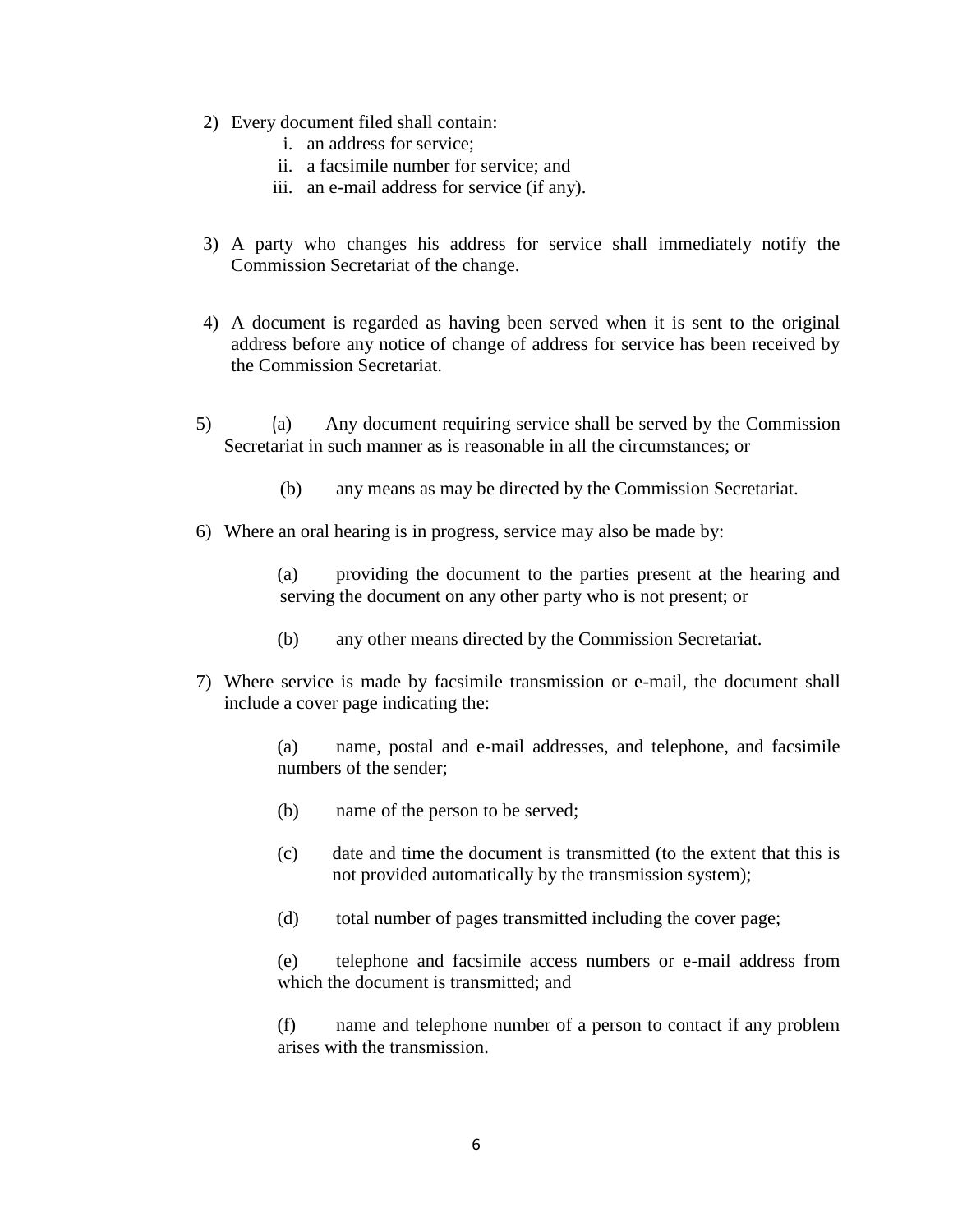- 8) The Commission may request confirmation of service from a party that is served by facsimile transmission or e-mail.
- 9) Service will be effective where:
	- (a) the document is delivered by hand, courier or by facsimile transmission or e-mail, on the same day that the delivery is made;
	- (b) (the document is delivered by registered mail, on the seventh  $(7<sup>th</sup>)$  business day after the date of mailing;
	- (c) service is made by any other means, no later than the deadline directed by the Commission.

## **PART III: MEDIATION**

#### **5**. **Requests for information**

- 1) The Commission Secretariat shall acquire all the information needed to appraise cases initiated following the receipt of a complaint on its own initiative. It will request information and relevant documents from any party, whether private or public, also for the purpose of identifying the supplier concerned. It will hold mediation sessions with the involved parties with the aim of resolving cases through informal guidance.
	- (a) Except in serious cases, whenever there are good reasons for considering that a business conduct causes or may cause significant harm to consumers therefore representing an alleged serious infringement of the Act, the Commission Secretariat may invite the concerned supplier in writing to refrain from the conduct deemed in violation of Parts IX, X and XI and Schedule 4 of the Act, and;
	- (b) Accept a written commitment, signed by the supplier, to remedy the conduct infringing the Act.

#### **6***.* **Procedure for conduct of mediation meeting**

- 1) For the purposes of gathering of information or if it is requested by at least one of the involved parties, the Commission Secretariat may require the parties to provide information at a meeting convened for that purpose.
- 2) The Commission Secretariat will lay down the date for the meeting to be held, pursuant to Section 11 [110] of the Act.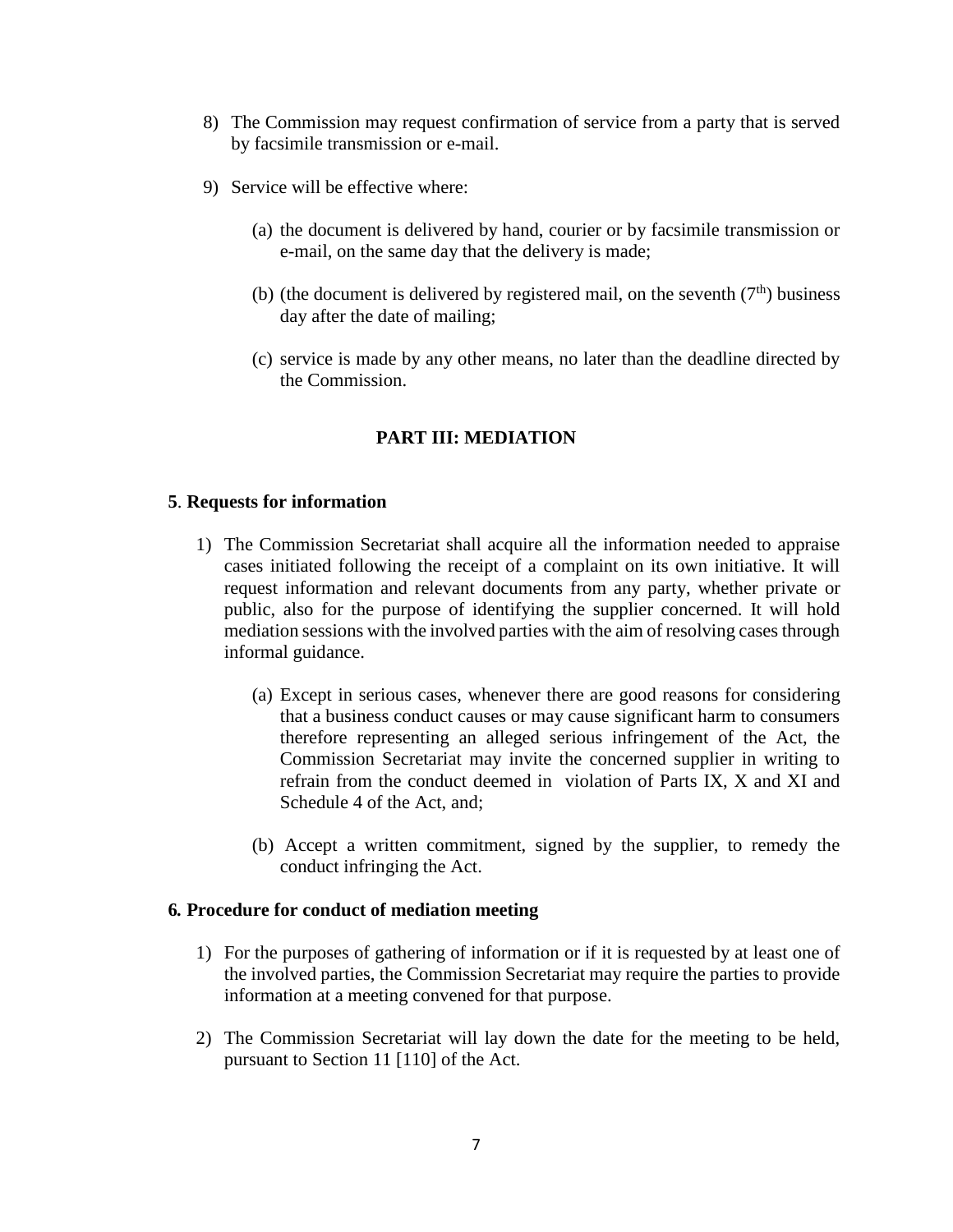- 3) The consultation meeting convened pursuant to paragraph (2) shall be chaired by the Director or his appointee.
- 4) The Director or his appointee chairing the meeting should explain the rules of mediation to both parties before commencing mediation with the parties. The purpose of this is so that the parties can understand the outcome and purpose of the mediation.
- 5) The parties have a right to elect nominate legal professional adviser or by another person enjoying their trust, who shall be duly authorized in writing.

#### **7. Records of the mediation meeting**

- 1) Minutes of the consultation meeting shall be duly produced, setting out the main statements made by the parties during the meeting.
- 2) The minutes shall be signed at the end of the hearings by the Case Officer and the parties.
- 3) If any party is unwilling or unable to sign the minutes, this fact shall be recorded in the minutes, together with the reasons.
- 4) At the end of the meeting copy of the minutes shall be given to each of the parties to the meeting, at their request and will become part of the case file.
- 5) For the purpose of drafting the minutes, the meeting may be recorded on an appropriate medium.
- 6) A Non-attendance, irregular attendance or silence in the consultation process shall not be construed as prejudicing the rights of the parties involved.

#### **PART IV: COMPLAINTS**

#### **8. Requests for action**

- 1) Any consumer having direct interest in the matter may request the Commission to take action in respect of conduct which it considers to be an infringement of the Act within two months from the discovery of the alleged law infringement or any further time as may be determined by the Commission, according to section 9 of the Act.
- 2) In the request referred to in paragraph (1) the applicant shall provide the Commission with: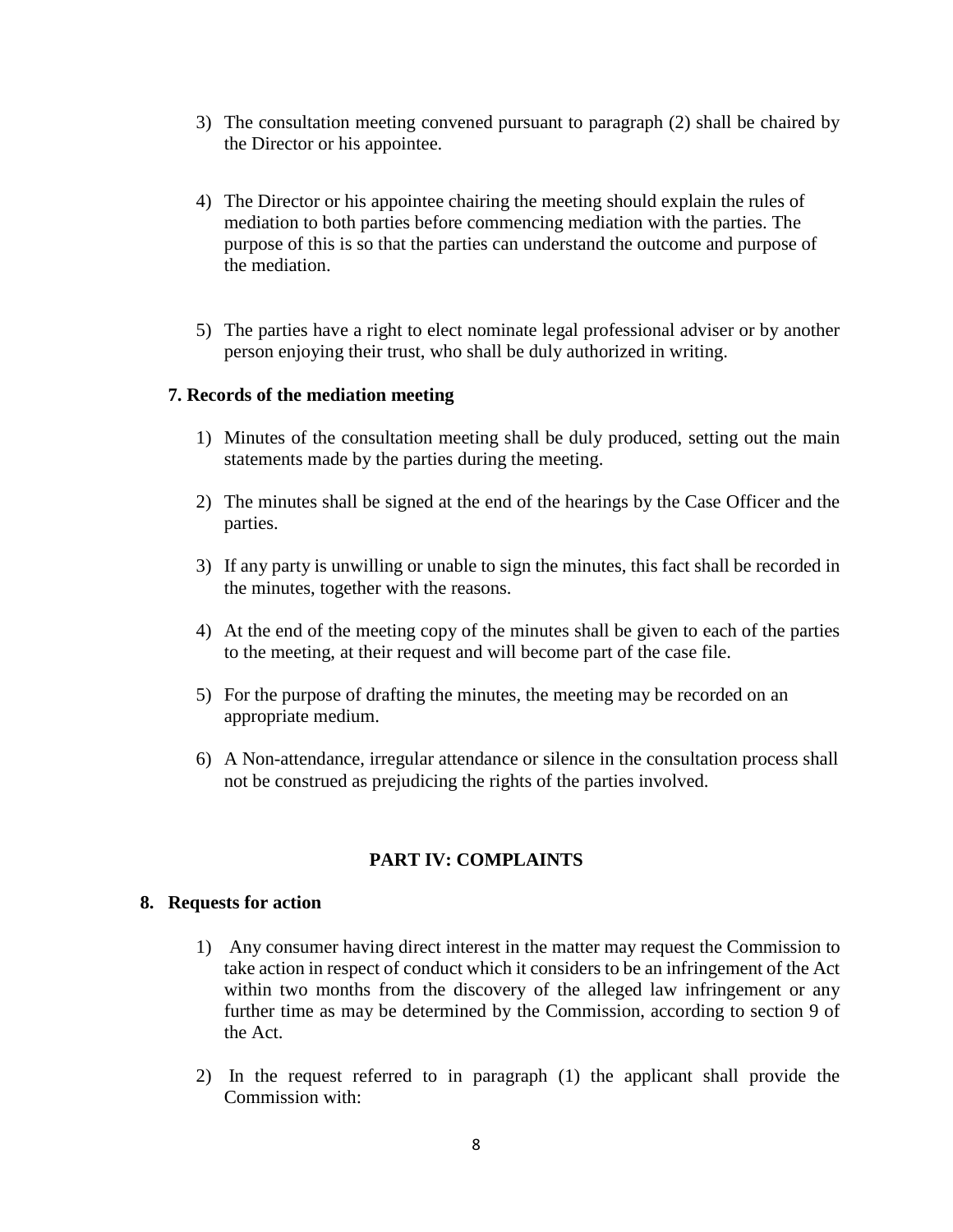- (a) the applicant's first name, surname, residence, telephone and telefax numbers and e-mail address, if any;
- (b) information making it possible to clearly identify the conduct forming the subject matter of the request as well as the supplier deemed to be the author of the conduct;
- (c) any other information useful for the Commission's appraisal.
- (d) In the event that the Commission considers that, on the basis of the information and evidence provided with the request for action or otherwise acquired by the Commission Secretariat, there are no grounds for proceeding with the launch of an investigation, no further action will be taken and the request will be deemed closed. The applicant will be informed accordingly within 40 working days from the receipt of the complaint, pursuant to Section 10 of the Act.
- (e) Communication to the complainant will also be provided in case the Commission was able to obtain compliance on a voluntary basis.
- (f) In the event the Commission Secretariat considers there is sufficient information to warrant an investigation, the Consumer Affairs Officer will recommend to the Director that an investigation be launched into the matter pursuant to section 11 of the Act.

## **PART V: INVESTIGATION**

#### **9. Launch of Investigation**

- 1) Taking into account the inability to resolve with the supplier the alleged infringement in a consensual manner, and having appraised the information and evidence acquired by the Commission Secretariat provided with the request for action pursuant to Section 9 or gathered from whatever source, the Commission shall commence the investigation of the case in order to ascertain whether a contravention of the Act has been committed.
- 2) An investigation will also be launched in case of breach by a supplier of the undertaking submitted during the consultation [mediation] process.
- 3) The Commission Secretariat shall serve the Start of Proceeding Notice with respect to the initiation of proceedings on the supplier concerned and on the other parties that have submitted a request for action pursuant to section 9.
- 4) The notice referred to in paragraph (3) shall indicate:
	- (a) the subject matter of the case;
	- (b) the deadline for its completion;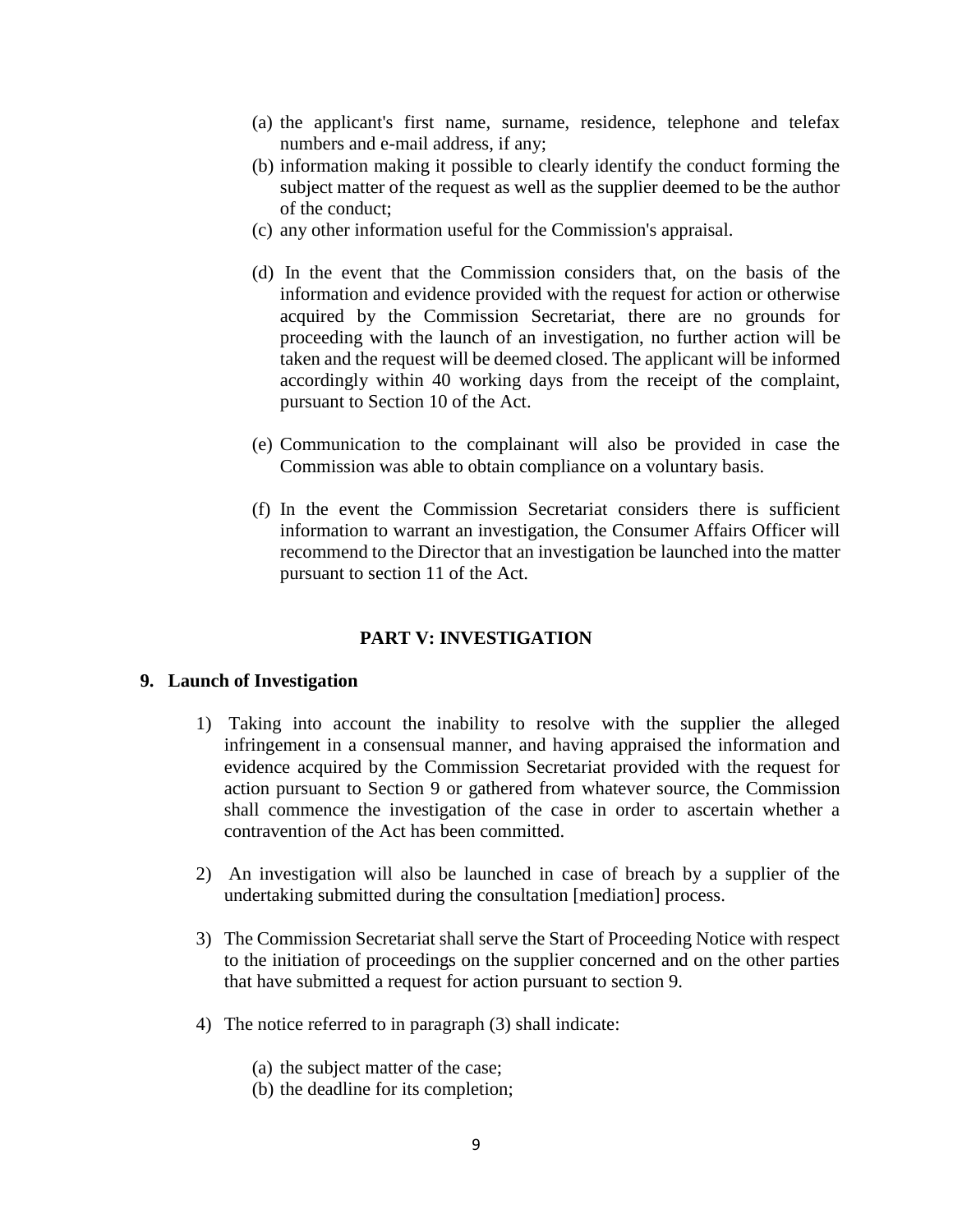- (c) the Case Officer responsible for the case;
- (d) the office at which access to the case file may be granted;
- (e) the right to submit written statements or documents and exhibits, and the deadline for the submission of any such statements and documents and exhibits.

#### **10. Timelines for completing the investigation**

- 1) The investigation shall be concluded within six months counted from the registration date stamp of the Start of Proceeding Notice.
- 2) The deadline may be extended with upon the recommendation to the Director from the Consumer Affairs Officer requesting additional time on good grounds, to meet particular requirements relating to the investigation.

#### **11. Undertakings by subject of the investigation**

- 1) Within a maximum of three months from the date of service of the notice of commencement of the investigation, the involved supplier may submit written undertakings to remove the unlawful aspects of the supplier's conduct under review.
- 2) The Commission shall appraise the undertakings and:
	- (a) if it deems them adequate, it shall issue a notice accepting them and making them binding on the supplier concerned, and close the case without finding an infringement of the Act;
	- (b) if it deems them to be partially adequate, it shall set a deadline by which the supplier shall be required to supplement the undertakings;
	- 3) In cases in which the conduct has been assessed as an infringement of a serious nature, or in the event that the undertakings are inadequate, the Commission shall reject them.
	- 4) Following the decision to accept the undertakings, the procedure may nevertheless be reopened by the Commission exercising its powers, in the event that:
		- (a) the supplier has failed to respect the commitments undertaken;
		- (b) the decision to accept the undertakings was based on information submitted by the parties subsequently shown to be incomplete, inaccurate or misleading;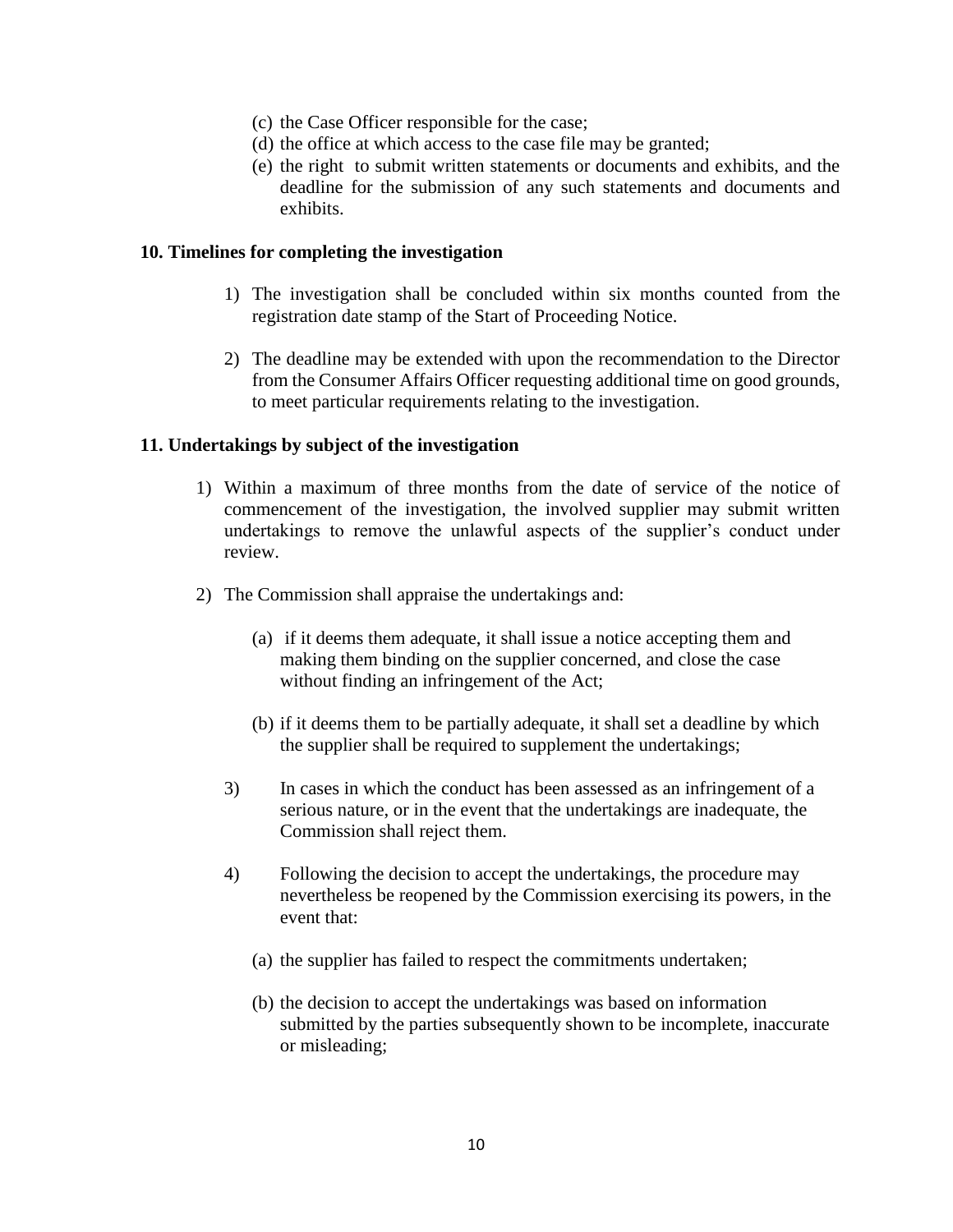(c) The Commission takes the decision to reopen the investigation for any reason it deems fit

### **12. Participation of Parties affected by the conduct**

- 1) Parties affected by the conduct forming the subject matter of the investigation may intervene in the proceedings pursuant to section 9, filing signed submissions, containing the following:
	- (a) the applicant's name, surname, company name;
	- (b) reference to the proceeding in which the applicant intends to participate;
	- (c) appropriate reasons to explain their interest in participating in the proceeding.
- 2) After having established the regularity and the completeness of the request to participate, the Commission Secretariat shall notify the applicant that he/she is entitled to:
	- (a) be given access to the case file, pursuant to the provisions of article 14 below;
	- (b) file written statements, documents, exhibits, submissions and opinions.

#### **13. Power to enter premises under warrant**

- 1) For the purposes of ascertaining whether any supplier has engaged or is engaging in conduct constituting or likely to constitute a contravention of the provisions of Parts IV, V, VI, VII, VIII, XII and XIV of the Act, the Commission, following a proposal of the Commission Secretariat, may seek, pursuant to section 99 of the Act, a court warrant to:
	- (a) enter the premises specified in the warrant;
	- (b) search the premises to inspect and remove goods which have or appear to have a bearing on the investigation.
- 2) A report of all the activities conducted in the course of the inspection, including statements received will be produced and signed by a Commission Secretariat Officer and the parties.
- 3) If any party is unwilling or unable to sign the report, this fact shall be recorded in the minutes, together with the reasons by the involved parties.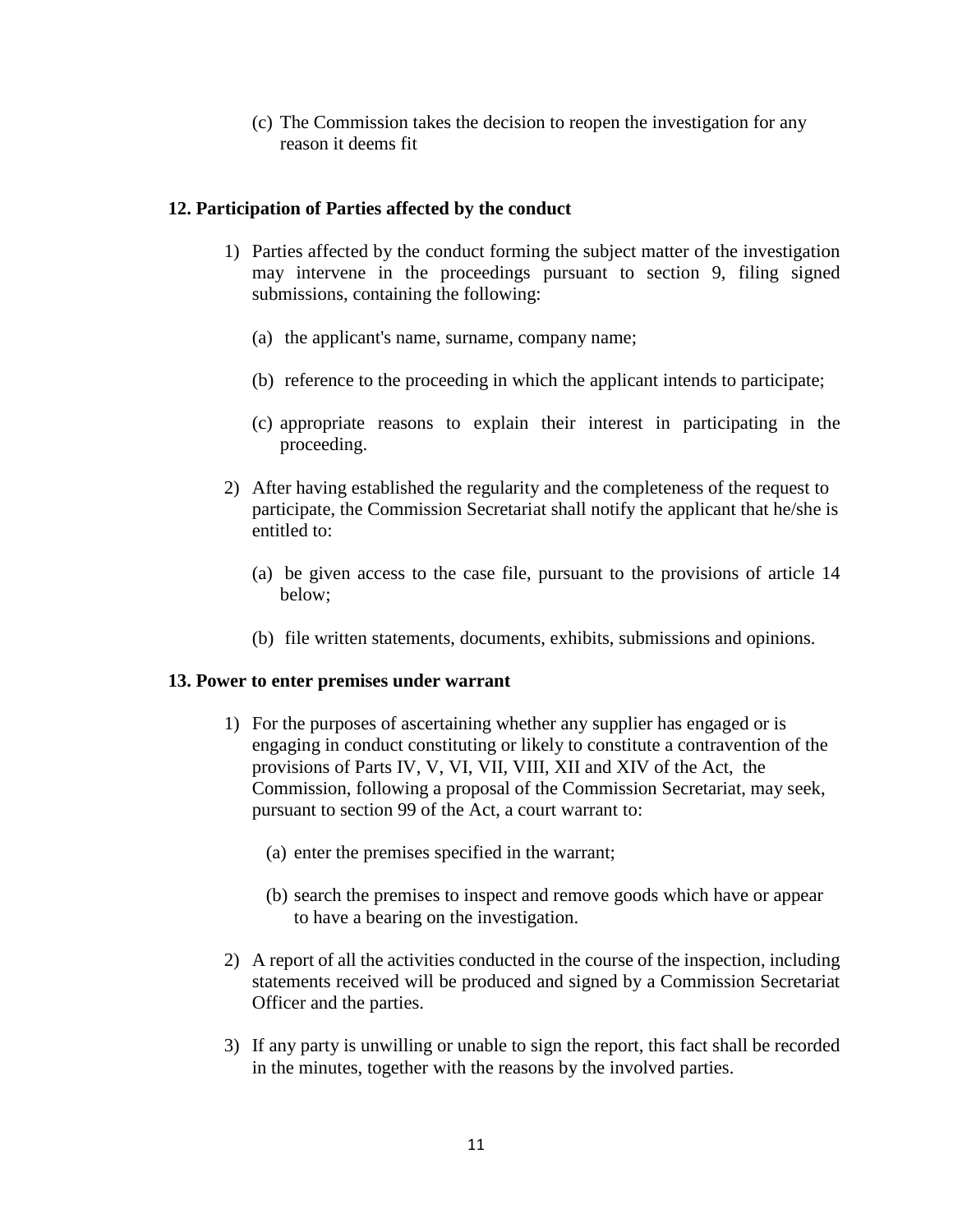4) When conducting inspections, the Officers of the Commission Secretariat will be assisted by officers of the Guyana Police force.

#### **14. Notification [issuing] of the statement of objections**

- 1) Having determined that the proposals submitted by the Commission Secretariat on the basis of the evidence acquired are not manifestly without foundation, the Commission shall authorize the transmission of the Statement of Objections notice containing the investigation's preliminary findings to be served on the suppliers concerned.
- 2) The Commission Secretariat shall allow the suppliers 10 working days to make written submissions and submit documents in response to the Statement of Objections.

## **15. Closing of an investigation**

- 1) When the Commission Secretariat having considered all the evidence presented before it, notice shall be served on the parties indicating whether the Commission Secretariat has:
	- (a) closed the investigation due of lack of evidence of breach of the Act pursuant to section 10; or
	- (b) will recommend the conduct of a hearing into the matter by a Board of Commissioners pursuant to section 7 of the Act; or
	- (c) accepted the undertakings provided by the suppliers to cease the harmful conduct.
- 2) The Commission Secretariat will advise of the time and date of the hearing when confirmed by the Chairman of the Board of Commissioners.

## **PART VI – HEARING**

#### **16. Establishment of Board of Commissioners**

- 1) There is established a Board of Commissioners which shall have the power to hear and determine a matter pursuant to Part 11 section 6(1) (a) of the Act, in determination of a breach of Parts IV, V, VI, VII, VIII, IX, X, XI and XIII of the Act.
- 2) Pursuant to section 6 (1) (a) of the Act, a Commissioner who is directly or indirectly interested in any matter which is to be determined by the Board of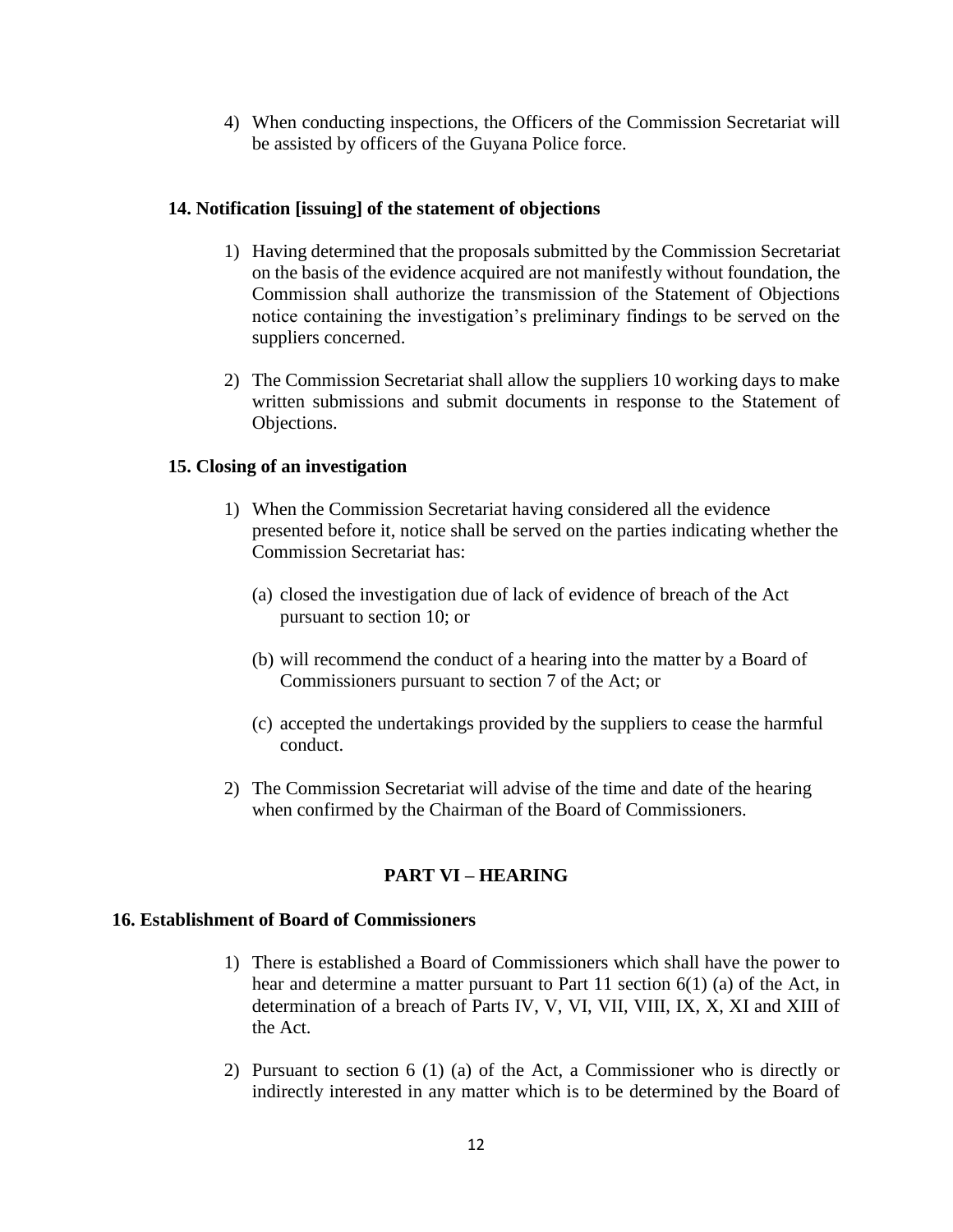Commissioners shall disclose the nature of his interest at a meeting of the Commission and shall not take part in any deliberation or decision of the Board of Commissioners with respect to that matter.

- 3) The Board of Commissioners shall select from among them a Chairman of the Board who shall be responsible for leading the proceedings under this Part of the Rules.
- 4) The Board of Commissioners shall consist of at least three persons selected from among the members appointed.
- 5) The Board of Commissioners shall consider the Enforcement Report presented by the Director/Authorised officer and the submissions of all respondents in defense of the allegation set out against them in the Enforcement Report and any other evidence acquired during the investigation.

#### **17. Decision to Conduct a Hearing**

- 1) The Board of Commissioners may conduct a hearing if the party under investigation has requested a hearing and has submitted an application for a hearing in the prescribed form and by communication to the Commission.
	- a) The Board of Commissioners may hold a hearing if it sees fit.
	- b) The Board of Commissioners should hear a matter within 6 months of receiving a request for hearing.
- 2) Interested parties who have applied to the Commission to be heard at a hearing by communication of their intent to the Commission, have a right to be heard if they so desire.

#### **18. Powers of the Board of Commissioners**

- 1) The Board of Commissioners may undertake actions or make such enquiries or orders during the conduct of a hearing pursuant to the powers of the Commission in Part 111 section 12 of the Act, including but not limited to:
	- i. summonsing any person to present his arguments at the oral hearing of the parties where a main party or a third party has so requested in his written submission
	- ii. summonsing any other person to make submissions in writing and to attend the hearing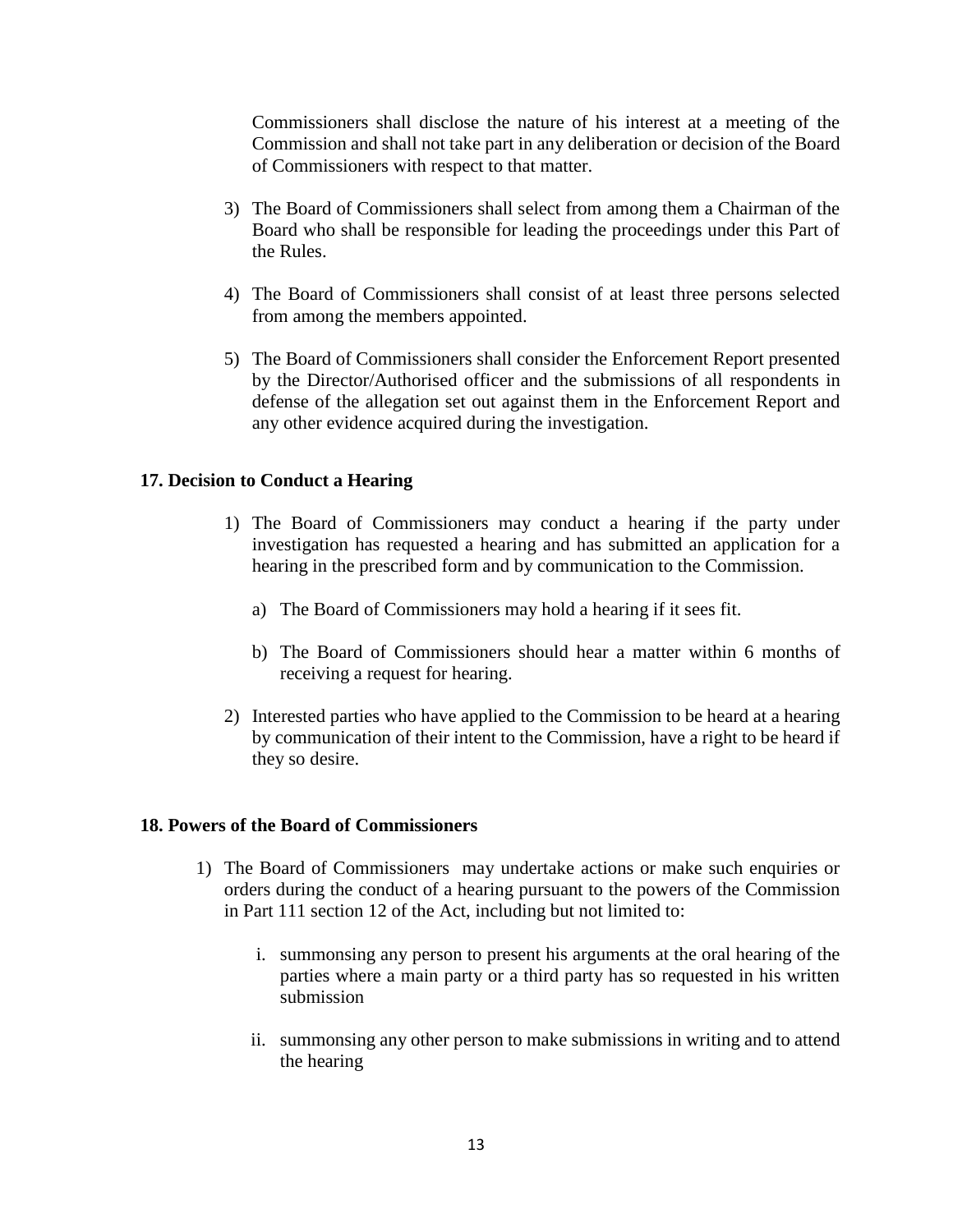#### **19. Presentation of a Case to the Board of Commissioners**

- 1) Unless the Board of Commissioners directs, the opening statements and evidence at the hearing shall be presented by the parties in the following order:
	- i. The Executive Director or appointee
	- ii. The respondent or respondents
	- iii. Interested parties (if applicable)
- 2) Examination of witnesses shall proceed as follow:
	- i. Direct examination by the party presenting the evidence;
	- ii. Cross examination by the other parties;
	- iii. Examination by members of the Board of Commissioners;
	- iv. Re-direct by the party presenting the evidence.
- 3) Cross examination will be permitted only to the extent necessary for full and fair disclosure of facts.
- 4) The Board of Commissioners may in the exercise of its discretion permit examination of witnesses in relation to additional matters as if on direct evidence.
- 5) A member of the Board of Commissioners may, with leave of Chairman of the Board, question any witness for clarification of testimony
- 6) In order to prevent repetitive lines of enquiry the Board of Commissioners may limit cross examination of witnesses to any extent or any manner it deems appropriate within the bounds of justice

#### **20. Access to File**

- 1) At least 15 days prior to the commencement of the hearing the respondent shall be entitled to have access to the evidence against them contained in the Commission's file.
- 2) The right of access shall only extend to any material which may affect the outcome of the hearing before the Board of Commissioners.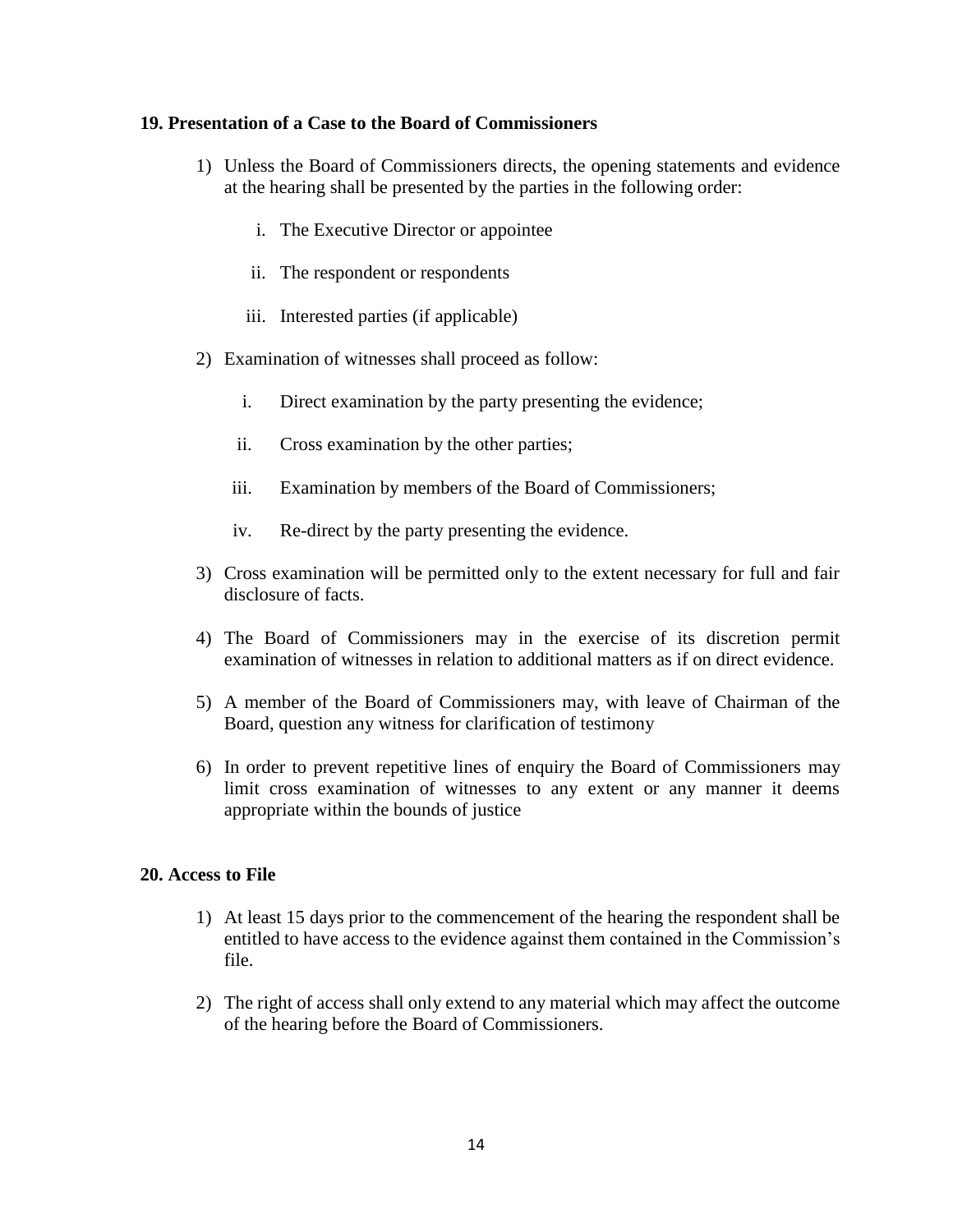3) Parties may submit a request that information is confidential, in the appropriate form.

#### **21. Summary Proceedings**

- 1) Without conducting a hearing, the Board of Commissioners may, on its own motion or on the application by a party, hear and determine whether
	- a) the Commission lacks jurisdiction; or
	- b) the complaint or the application contains some other fundamental defects; or
	- c) to proceed with the hearing shall amount to abuse of the legal process.
	- d) There is insufficient evidence to support a prima facie case against the respondent

#### **22. Taking of evidence and witnesses**

- 1) The Board of Commissioners shall control the taking of evidence and may give directions as to
	- a) issues on which it requires evidence to be adduced; and
	- b) the manner in which evidence is to be presented.
- 2) A member of the Board of Commissioners, the Director or any member of the Commission may administer the oath or affirmation to witnesses.
- 3) The Commission shall not be bound by the formal rules of evidence.
- 4) Parties at a hearing intending to call witnesses shall provide the Board of Commissioners as well as opposing parties a witness list at least 15 days before the commencement of the hearing.
- 5) Where the Board of Commissioners requires:
	- (a) any documents to be produced or any witness to be examined to enable it to pass orders or for any other substantial cause; or
	- (b) if the Secretariat has not given sufficient opportunity to the party to adduce evidence;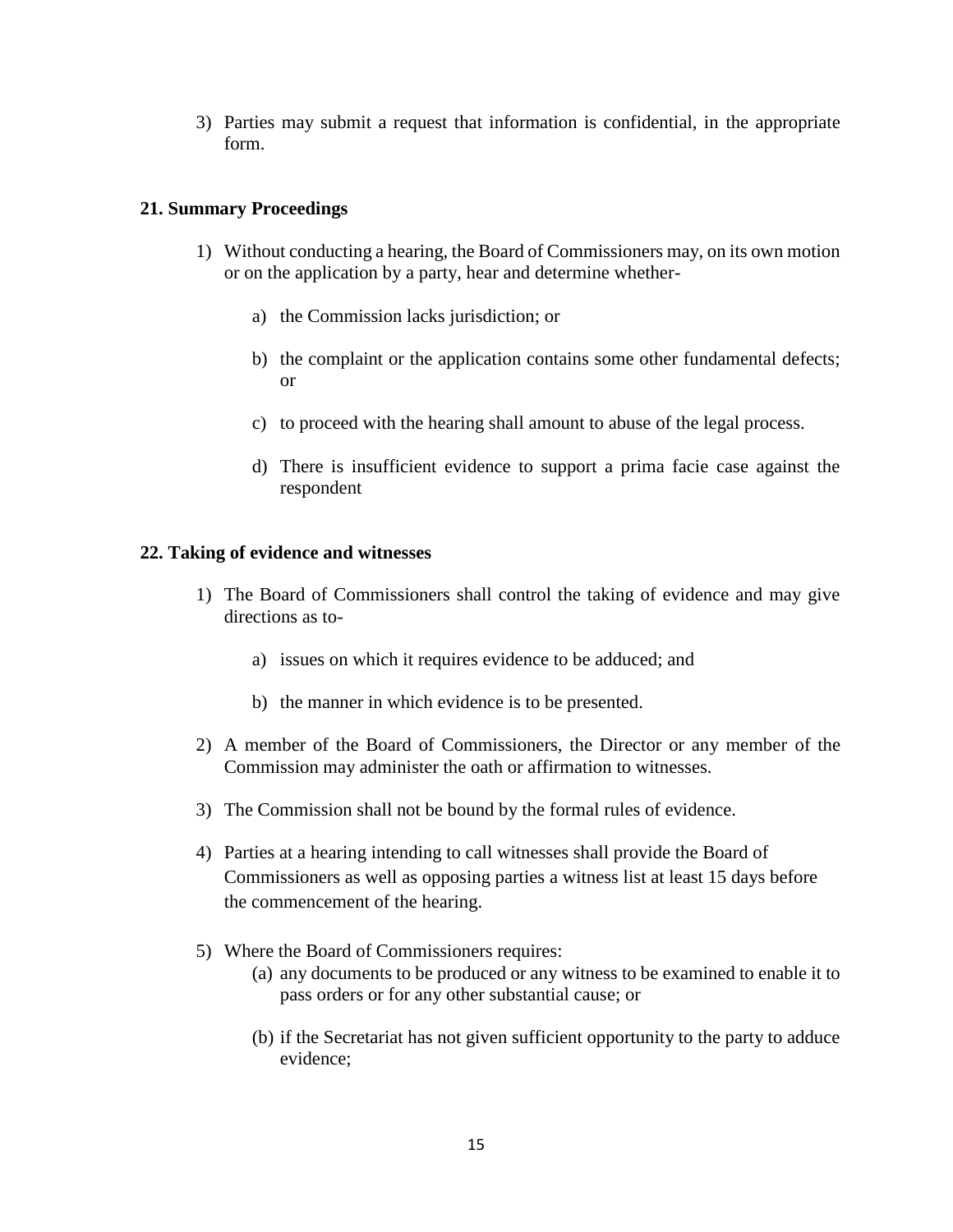The Board of Commissioners, for reasons to be recorded, may allow such document to be produced or witness to be examined or may allow such evidence to be adduced.

- 6) Information now known before the start of the hearing can be introduced into the proceeding with the approval of the Board of Commissioners if they deem the information pertinent to the matter.
- 7) The parties to the proceedings shall not be entitled to produce before the Board of Commissioners additional evidence, either oral or documentary, which was in their possession or knowledge but was not produced to the Commission Secretariat before the hearing.

## **23. Adjournment of Hearing**

- 1) The Board of Commissioners may, either on its own motion or where sufficient cause is shown by a party to the proceedings, adjourn the hearing to a later date, and such agreed adjournment stated by all parties on the Commission's record.
- 2) Where on the day fixed for the hearing, including the day of adjournment agreed to, if any party to the proceedings does not appear, the proceedings shall continue in the absence of such party.

#### **24. Continuation of Proceedings after the Death or Insolvency of a Party**

1) Where the complainant or the respondent to a proceeding dies or is adjudged insolvent the proceeding shall not abate and may be continued by or against the executor, administrator or other legal representative of the party or by or against the assignee, receiver or liquidator, or by the Commission in the interest of justice.

#### **25. Joinder of Complaints or Respondents**

- 1) The Commission may choose to conduct a joint hearing where 2 or more complaints before the Commission are of the same or similar character, or are based on the same act or transaction, or are connected with or constitute parts of a common scheme or plan.
- 2) The Commission may choose to conduct a joint hearing where 2 or more respondents before the Commission are alleged to have participated in the the same act or transaction, or the same series of acts or transactions, or are connected with or constitute parts of a common scheme or plan, constituting a violation under the Act.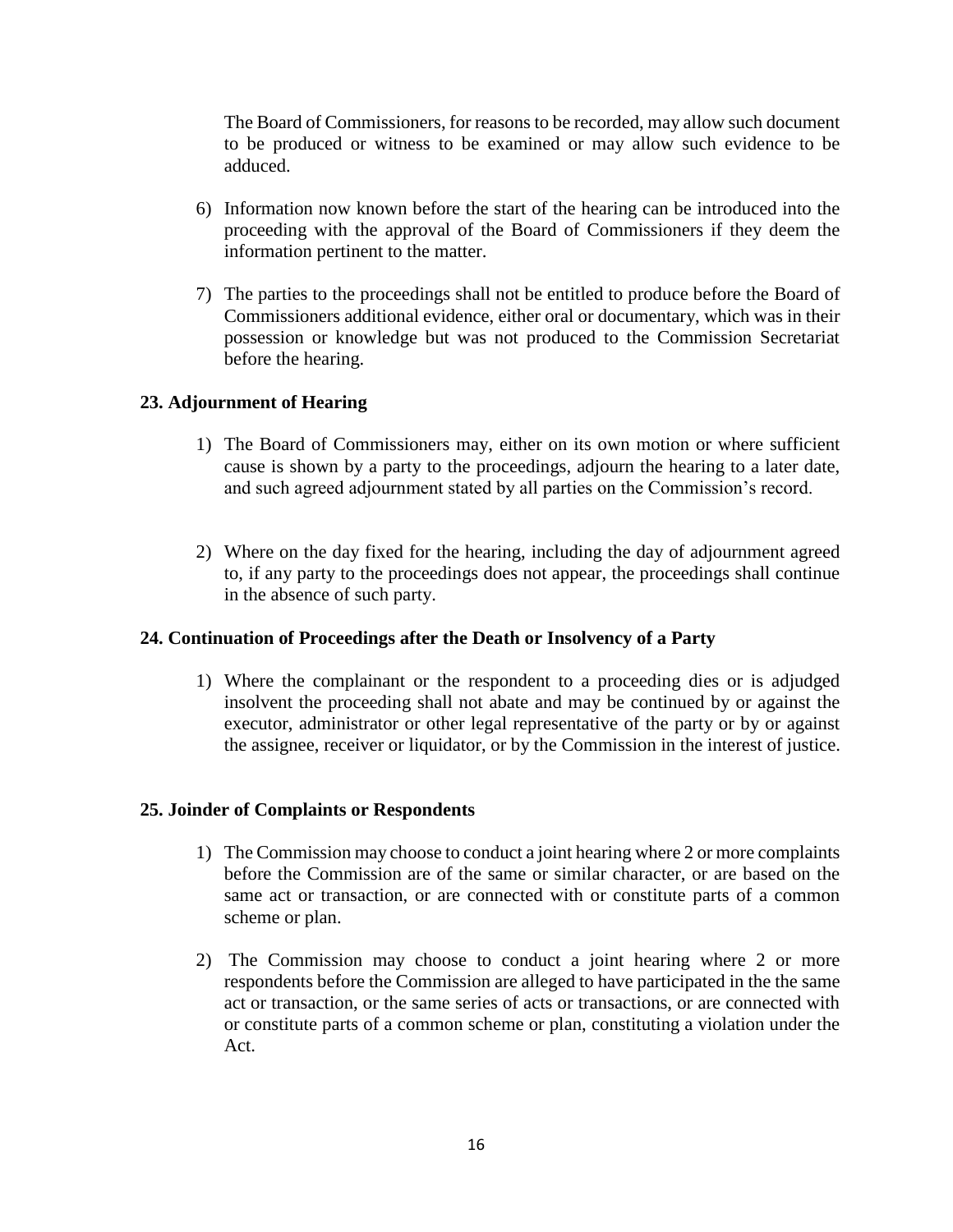3) Where a party objects to such consolidation, the consolidation shall not occur until after the party has had an opportunity to be heard on the issue.

#### **26. Miscellaneous provisions with regards to a hearing**

- 1) Any person summoned to appear before the Board of Commissioners may appear either in person or by legal representative.
- 2) Oral hearings shall be open to the public.
- 3) The Board of Commissioners, in accordance with the Act, may determine that hearings be conducted in camera.
- 4) The Board of Commissioners may allow the complainants and other interested parties summoned to the hearing, to ask questions during the hearing once such questioning does not interfere substantially with the flow of the hearing.
- 5) The entire hearing shall be recorded, by video or audio, and a transcript of all proceedings shall be prepared at the end of such proceeding.
- 6) The transcript shall include a list of all parties and their legal representatives present at the hearing who take part in the hearing
- 7) The recordings and transcripts shall be kept by the Commission.
- 8) Upon request and approval of the Board of Commissioners, the record and transcript of the hearing shall be made available to all parties and their legal representatives who were present at the hearing, but regard shall be given to the protection of their business secrets and other confidential information.
- 9) Summons for the attendance of any person in proceedings under these Rules shall be issued in the form prescribed attached to these Rules
- 10) In the event of failure to attend a summons to a hearing, a party who does not provide suitable reasons for non-attendance will be subject to a fine pursuant to section 102.1 of the Act.

#### **Part VII: Expert opinions and technical analyses**

#### **27. Use of Experts**

1) The Commission shall authorise expert opinions and technical analyses and the consultation services of experts proposed by the Commission Secretariat, in relation to any matter of relevance to the investigation.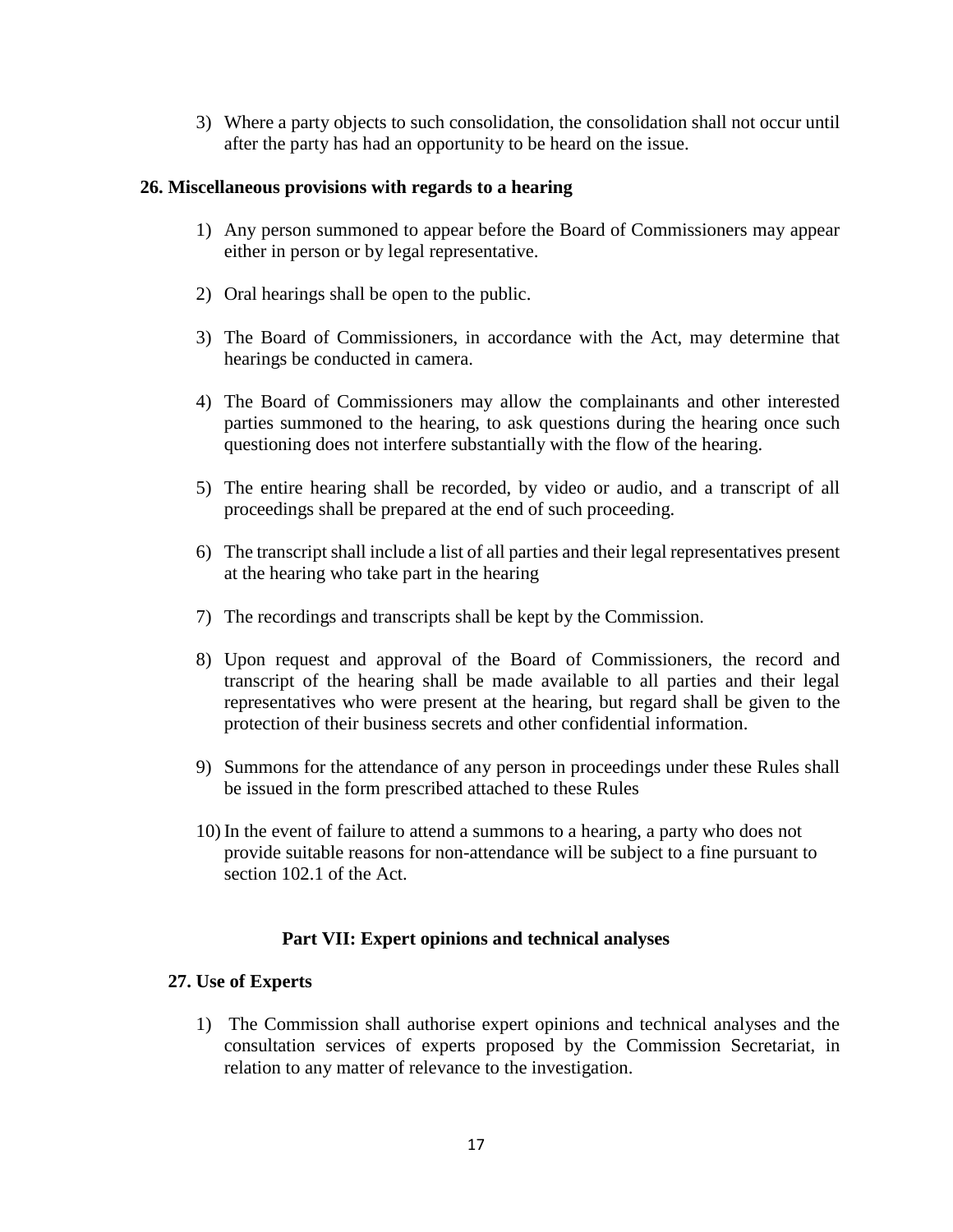2) The experts selected by the Commission Secretariat shall be persons chosen as being professionally competent to conduct the technical examination required.

### **28. Notification of Use of Experts by other parties**

- 1) In the event the Commission orders expert testimony, the parties to the case shall be notified thereof.
	- 2) The Case Officer shall serve notice on the parties of the experts' findings.
	- 3) The parties on whom notice of commencement of proceedings has been served, and any other parties intervening in the case pursuant to article 9, may appoint their own expert, notifying the Case Officer, to attend the operations performed by the Commission's expert and, within 20 days of service of the notice provided by paragraph (4) above, submit a written statement with the observations on the findings of the technical investigations. The parties' appointed expert will also be allowed the possibility to cross examine and interrogate the Commission's expert.

## **PART VIII: DETERMINATION OF COMPLAINT**

## **29. Decision**

1) The Commission shall issue the final decision. The final decision will include, if applicable, the required undertakings imposed on the supplier deemed necessary by the Commission in order to remedy the conduct found in contravention of the Act.

#### **30. Decisions related to industries regulated by the Public Utilities Commission**

- 1) In case of proceedings related to industries regulated by the Public Utilities Commission, an opinion on the draft Commission final decision will be requested, pursuant to Section 3 of the Act.
- 2) The Commission will take into consideration the opinion submitted by the Public Utilities Commission in making a final determination.

## **31. Matters for the attention of the Director of Public Prosecution**

1) At the conclusion of the proceeding, the final decision may be transmitted to the Director of Public Prosecution to be dealt with in accordance with Section 98 of the Act..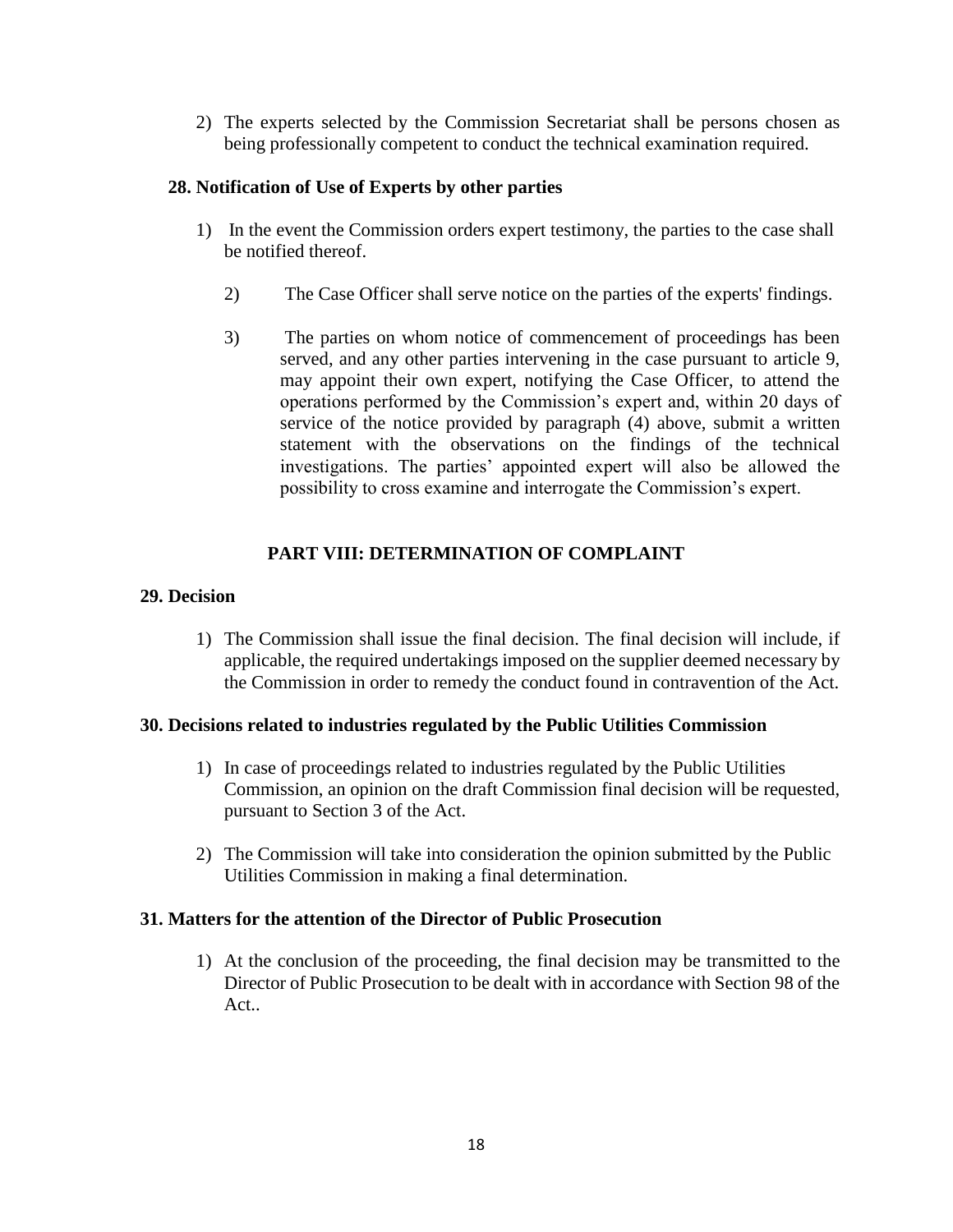## **PART IX: CIRCULATION AND APPEAL OF DECISION**

#### **32. Circulation of the Commission's final decision**

1) The Commission Secretariat shall serve notice of the final decision adopted by the Commission on the parties to the case, and any other intervening parties. The notice will be posted on the Commission's website within forty working days of its adoption.

#### **33. Appeal of the Decision**

1) The Commission's final measure shall also indicate that an appeal to the Court can be presented within 15 days from the date of transmission of the final decision pursuant to section 105.

#### **Part X: Conflicts of Interest**

#### **34. Code of Conduct**

- 1) The Commission will establish a code of conduct governing the activities of Commissioners and the officers and employees of the Commission in order to avoid conflicts of interest and other practices that the Commission considers undesirable.
- 2) The Commissioners, officers and employees of the Commission shall inform the Commission in writing of their conflict of interests in relation to cases dealt with by the Commission.
- 3) The Commissioners, officers and employees of the Commission should then recuse themselves from the matter under adjudication upon identification of a conflict of interest.
- 4) Agents or appointees of the Commission should recuse themselves in writing if there is a conflict of interest.
- 5) Any party to the proceeding has the right to raise a conflict of interest concern with the Commission at any time during the proceedings.
- 6) The Commission shall bind itself to full disclosure on any matter raised regarding a conflict of interest in the adjudication process.